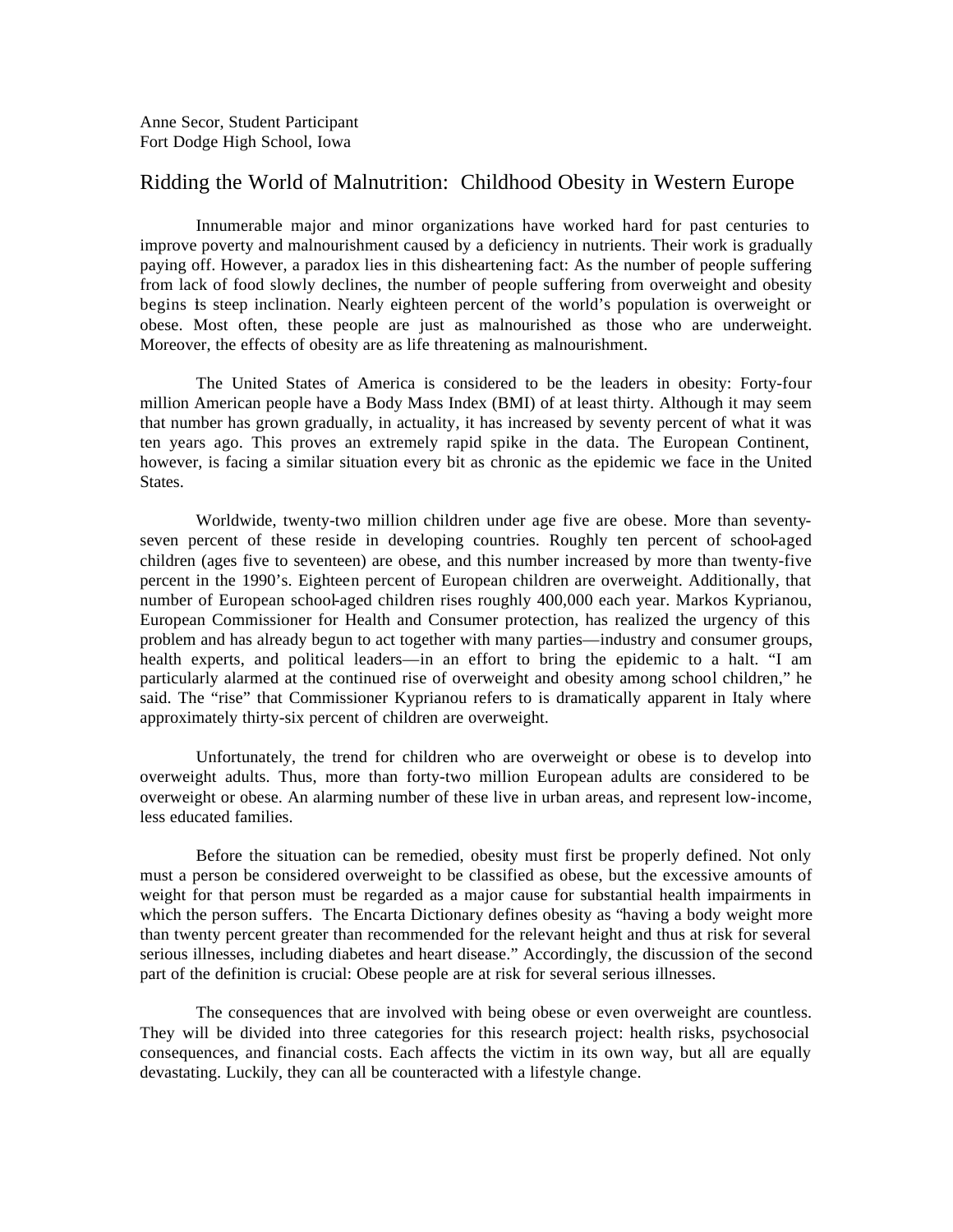Knowledge of health risks is crucial to understanding why obesity is such a problem and why certain organizations do all they can to prevent it. Serious illnesses, including heart disease, hypertension, stroke, diabetes, respiratory disease, asthma, arthritis, and certain types of cancer, are all major health risks of obesity (Europe's Obesity Epidemic). Among children, Type 2 Diabetes—formerly called Mature Onset Diabetes—has seen a significant increase in numbers of those affected. The burden of Type 2 Diabetes is not only an excessive need for insulin, but also treatment requirements, which include kidney dialysis, damaged eyesight, neuropathy, and possible amputation surgery. Up to twenty-five percent of all obese children are diabetic and this number is increasing at unstoppable rates—only a decade ago, Type 2 Diabetes was unheard of in children (Epidemic of Children are Getting Adult Diabetes).

To make matters worse, Ireland, for example, has had reports of a fourteen-month waiting list for treatment of patients with Type 2 Diabetes. In France, one Parisian specialist has a six-month waiting list for the treatment of obese children (Waiting for a Green Light for Health?). Thus, treatment is already difficult to obtain and the situation is only becoming worse. There is an obvious need for prevention and intervention strategies in weight management and loss.

The psychosocial consequences of being overweight or obese often remain unnoticed or untreated. Depression, however, is one of the common psychological disorders associated with obesity. A combination of depression and obesity is a very tough situation to resolve. Those who are depressed tend to skip meals or eat excessively. Both result in malnutrition and the cycle often begins again. There is also a disorder caused by an individual eating fifty percent or more of his or her daily food intake during the evening or at night. This disorder is called "Night-eating Syndrome" and causes the individual to have trouble falling asleep or staying asleep (Taking a Nutrition History: A Practical Approach for Family Physicians).

In addition to all the physical and mental disadvantages, overweight and obese people have many extra financial costs tacked on to their situation. Those who are obese have higher medical expenses than those who are not. Between eight and fifteen percent of annual healthcare budgets are spent on healthcare for obese and overweight people (Proper Attitudes toward Nutrition). Although this number is already significant, it still continues to rise. An estimated US\$123 billion per year is spent on care and treatment for obese Americans and Europe is not far behind as the pressure increases to overcome these health problems (Waiting for a Green Light for Health).

Aside from healthcare costs, overweight and obesity contribute largely to the numbers of citizens using disability benefits from the government. Obesity is obviously a long-term health problem and it has many long-term consequences that are a burden on the individual. Therefore, disability benefits are used by obese people for extended years as opposed to being used for temporary purposes only. Early mortality is yet another effect on the economy, as costs to employers, insurers, and taxpayers are beginning to rise dramatically in the United States (Waiting for….). As the United States copes with these extended years of disability and early mortality rates, the European continent needs to recognize and react to these examples set by the United States.

Yet, in order to react, the causes of obesity must be identified and understood. Obesity is affected by many factors. Diet and lifestyle are the top two contributors, but subgroups, such as heredity, types of nutrients eaten, available sorts of foods, appetite, metabolism, and psychological factors, are also used to categorize causes for obesity. Fortunately, although these factors influence weight gain, they can also assist in its prevention and treatment. The next step, conversely, is to comprehend these specific aspects.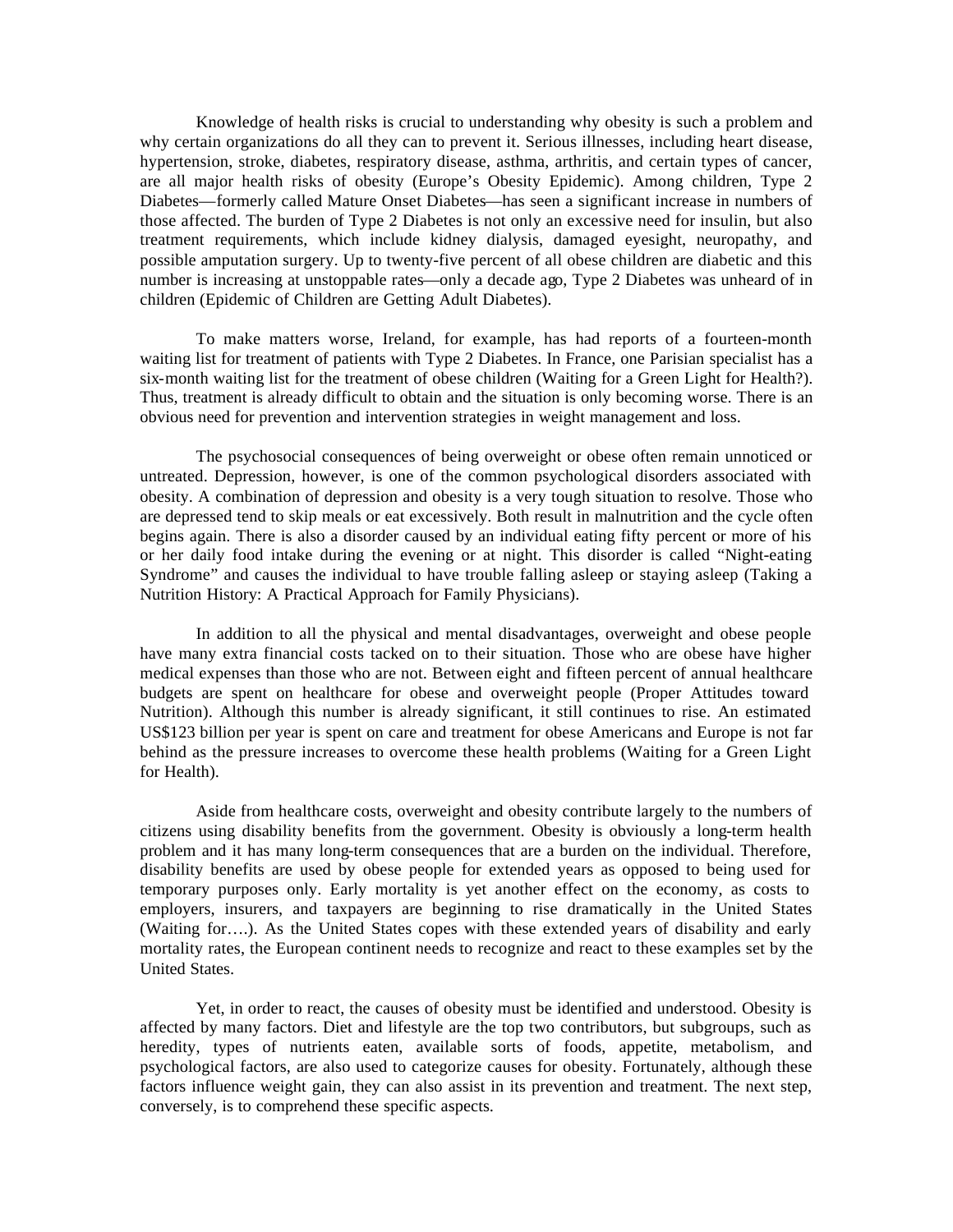Diet is the first category that needs to be addressed. Diets have changed dramatically in the past three hundred years; in the 1700's, each person consumed 3.4 kilograms of sugar each year. Today, 68.2 kilograms of sugars are consumed per person per year (Proper Attitudes toward Nutrition). This is due to many reasons, including vending machines which sell high sugar carbonated drinks and fat-filled candy bars in schools. Consequently, this will not help the rising number of 400,000 children who will become overweight in Europe during the course of this next year.

Regrettably, sodas and candy bars are not the only types of food that cause obesity. Many other drinks and foods are associated with weight gain, especially in children. For instance, children who drink more than twelve ounces of juice per day have an increased risk of becoming obese (Taking a Nutrition History: A Practical Approach for Family). Another example includes that of children's cereals. The labels on certain Kellogg's cereals indicate that there are thirty-five grams of sugar for every one hundred grams of cereal. This is indeed a hindrance on an individual's effort to obtain a healthy diet; although many cereals are energy-rich, they often lack many necessary nutrients.

Not surprisingly, as the intake of sugar has sky-rocketed, food portions, in general, have also increased. McDonald's came out with the "super size" deal and Burger King initiated the "Whopper," both for promotional purposes. In a nutritional history form that is recommended for physicians to give to their patients, a sample question includes "How many times a week do you eat breakfast, lunch, or dinner away from home?" This question is intended to help determine fat intake. Meals eaten away from home generally contain more fat than those prepared in the individual's kitchen. This is because they have hidden fat sources and, i.e. McDonald's, they come in larger portions. Sadly, the larger promotional meals are sold as an incentive for the customer to buy from the fast-food restaurant and, therefore, are also incentives for higher fat intake (Taking a Nutrition History: A Practical Approach for Family).

The easiest way to solve the problem of too much sugar consumption is to get children to quit eating it or, at least, eat smaller portions. However, the marketing of such foods to children works against these efforts. Markets specifically target children in promoting their products, which often times, contribute to unhealthy diets. Back to the McDonald's example, the company is known as the "classic aggressive children's marketer." Many parents dislike the company because their children prefer a Happy Meal over a healthy diet. "[Children] do not have fully formed concepts of duty or right and wrong. This immoral targeting of vulnerable children adds to consumer distrust," stated Sean Bierley, the editor of the Advertising Handbook in Marketing Week. He, too, believes that it is wrongful for markets to target children because they do not understand why these foods will cause serious consequences later in life. Revisiting Kellogg's brand cereal, the company is an obvious professional at marketing to children; their X-Men 2 cereal has "Caramel and toffee flavours that work together in harmony to create a mutant taste you just can't miss!" Once again, the cereal is composed of thirty-five percent sugar.

The extra sugars and fats indicate more energy is easily accessible. Regrettably, this extra energy is not needed; the people's shift toward sedentary lifestyles requires less energy than was ever needed previously. This causes an overstock of sugar and fat, and the end result is obesity. In children especially, the lack of physical activity is also blamed for obesity. It is a natural inclination for children to be energetic and active. However, in today's lifestyles, children more commonly grow up in urban environments which are not ideal for spur-of-the-moment activities. The increased use of television and computers also discourages such activities and promotes the combination of a sedentary lifestyle with 'snacks' to keep the person busy (IASO, Waiting for…). In the family health study mentioned earlier, two of the questions include: "How many hours of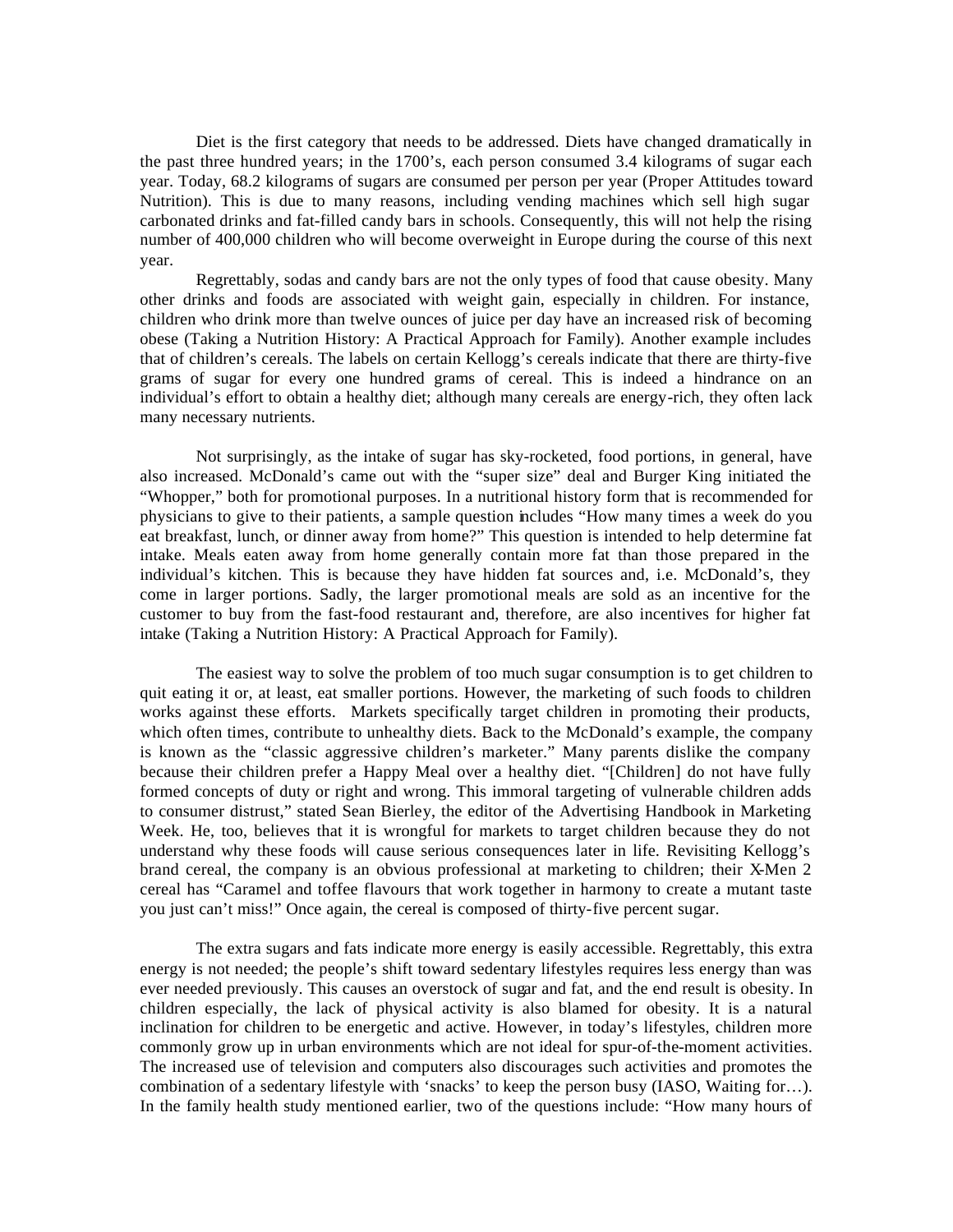television do you watch every day? Do you usually snack while watching television?" This corroborates the IASO's statement that snacking while watching television can, therefore, be associated with childhood obesity. The average European watches more than three hours of television per day (egta.com)—these are three hours that children could be, and should be, participating in physical activities.

A study performed by Worldwatch Institute indicated that one fourth of the world's population is living the lifestyle that used to be only a privilege of very few. Obviously, an increase in obesity, financial issues, time pressures, and a decrease in quality of life are the results. Moreover, children with obese parents are likely to become obese themselves. This requires an extra effort on these children's part to maintain a healthy weight and an active lifestyle.

The factors discussed—diet and lifestyle—decide the child's general weight range early in life. Because obese children often become obese adults, the problem should be solved as early in life as possible. Opportunely, this dilemma can be remedied with relatively simple changes in lifestyle and/or diet.

These lifestyle and diet changes must follow initial efforts to make aware the causes, risks, and prevention techniques of obesity. This can first be done with a general education targeting children on healthy eating habits and healthy lifestyles. Schools can easily incorporate this simple task as part of their curriculum. Topics could include health risks of malnourishment and obesity, financial issues, the food pyramid, necessary nutrients, unnecessary extras, physical exercise, and creative ideas to boost the students' desire to live a healthy lifestyle. Second, social support should be added into the lives of the obese. Support groups would help boost morale and gain confidence to change diets or lifestyles. However, it is necessary that these education initiatives should target large numbers of people, rather than just the malnourished, in order to maintain a lasting effect. Third, small farmers should also be educated about the necessities and health benefits of growing more fruits and vegetable s. In addition, these same farmers should be given incentives to do so. On a higher level, European Union council members and commissioners should also be more aware of the courses and effects of obesity. They can then enforce efforts, such as a ban of carbonated drinks in schools, to improve the situation across all sectors dealing with food.

Diet changes can be made after an individual understands the consequences. First, breakfast should always start the day. It is often heard by youngsters, "Eat your breakfast!" Parental intuition is one hundred percent correct on this issue. The word 'breakfast' evolved from the "breaking" of the overnight "fast" and, thus, is intended to do just that. Eating breakfast helps prevent hunger and overeating later in the day. When eating out, a few simple rules can be followed to avoid extra fat and calorie consumption. These include selecting grilled, poached, baked, or broiled meals, and avoiding condiments such as dressing and butter. Meals eaten at home should be carefully selected, as well. Avoid red meats, dark meat of chicken or turkey, and skins. Choose fish or shellfish at least once a week, and select white meat of chicken and turkey. For children, limit juice to less than twelve ounces a day and avoid sodas and sweetened ice teas. Eat one serving as opposed to two, and, as a general rule of thumb, daily fat intake should be less than thirty percent of total calories consumed. All of these rules can be adopted by school cafeteria systems as well, and well they should be. In one England school's decision to limit access to sweets and carbonated drinks during the school day, slimmer children resulted.

In addition to personal consumer changes in diet, the producers, marketers, and government can also do their part to help regulate fat intake. The idea of color-coded labels or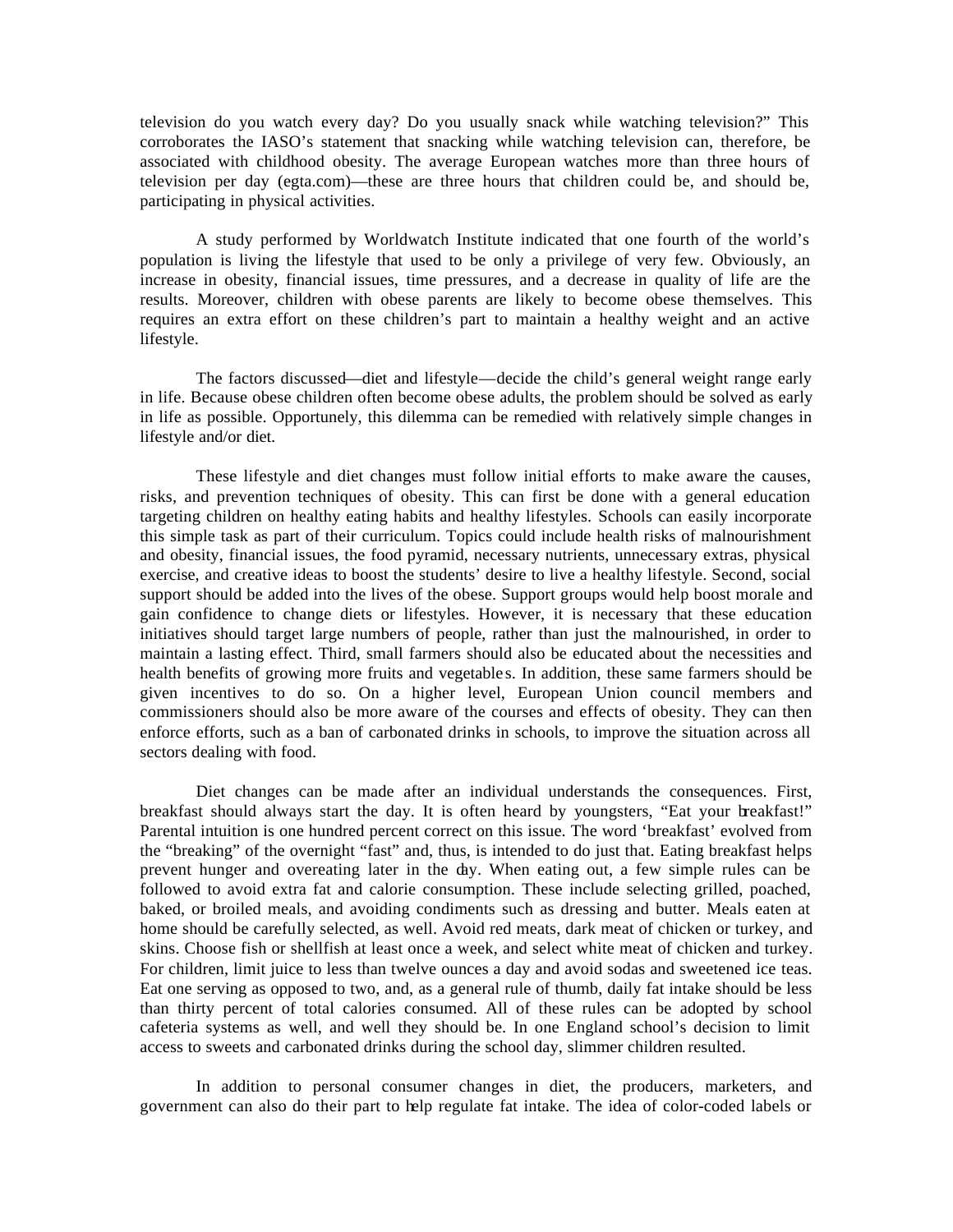some other labeling regulation should be enforced for all foods. A simple code could be implemented to help the customer decide if the product can be consumed freely or eaten sparingly. The code should be extremely consumer-friendly. A good example would include a traffic lights system: A red band would signify the product should be avoided; A green would indicate a healthy choice. These codes could be based on salt, sugar, fat, or oil content, or a combination of the four. Marketers and advertisers have the power to shift emphasis to healthier alternatives and regulations should also be made to enforce this. Governments have already considered the initiation of a tax on high-fat foods in an effort to steer consumers away from these products, but, in a survey taken by the British Institute of Grocery Distribution, it was found that consumers would rather see prices of healthy foods lowered than an addition of a fat-tax. This would benefit the low-income families, who are already more prone to obesity than the middle-class population.

Diet and marketing are not the only factors that need to be modified in order to have a healthy life; physical activity needs to be added back into the sedentary lifestyles of the modern day and age. Replace the average three hours of television with after-school or after-work activities. Schools should also require additional periods of physical activity. Urban areas should seriously consider a revamp of the local physical infrastructure, which would eliminate unnecessary trips on transport systems when the distance can easily be walked or cycled. All of these possible solutions and many more small changes would add up to a significant increase in amounts of physical activity.

Lastly, health services and costs must be adjusted accordingly to compensate for today's changing needs of society. The International Obesity Task Force, with the European Association for the Study of Obesity, has already implemented a program to improve the awareness of existing specialists in order to gain a higher expertise in the field of study. It can only be hoped that these services may one day be unnecessary.

These strategies, when used in conjunction, will have lasting effects into our future. However, each must be given priority now. As children grow to learn math, science, and every other subject under the sun, they must also learn of themselves and what they must do in order to stay healthy and properly nourished. Everyone can do their part to help: from teachers and parents to policy-makers and other government officials, to national and international organizations. Our children can soon enjoy healthy lives, but action must be taken now!